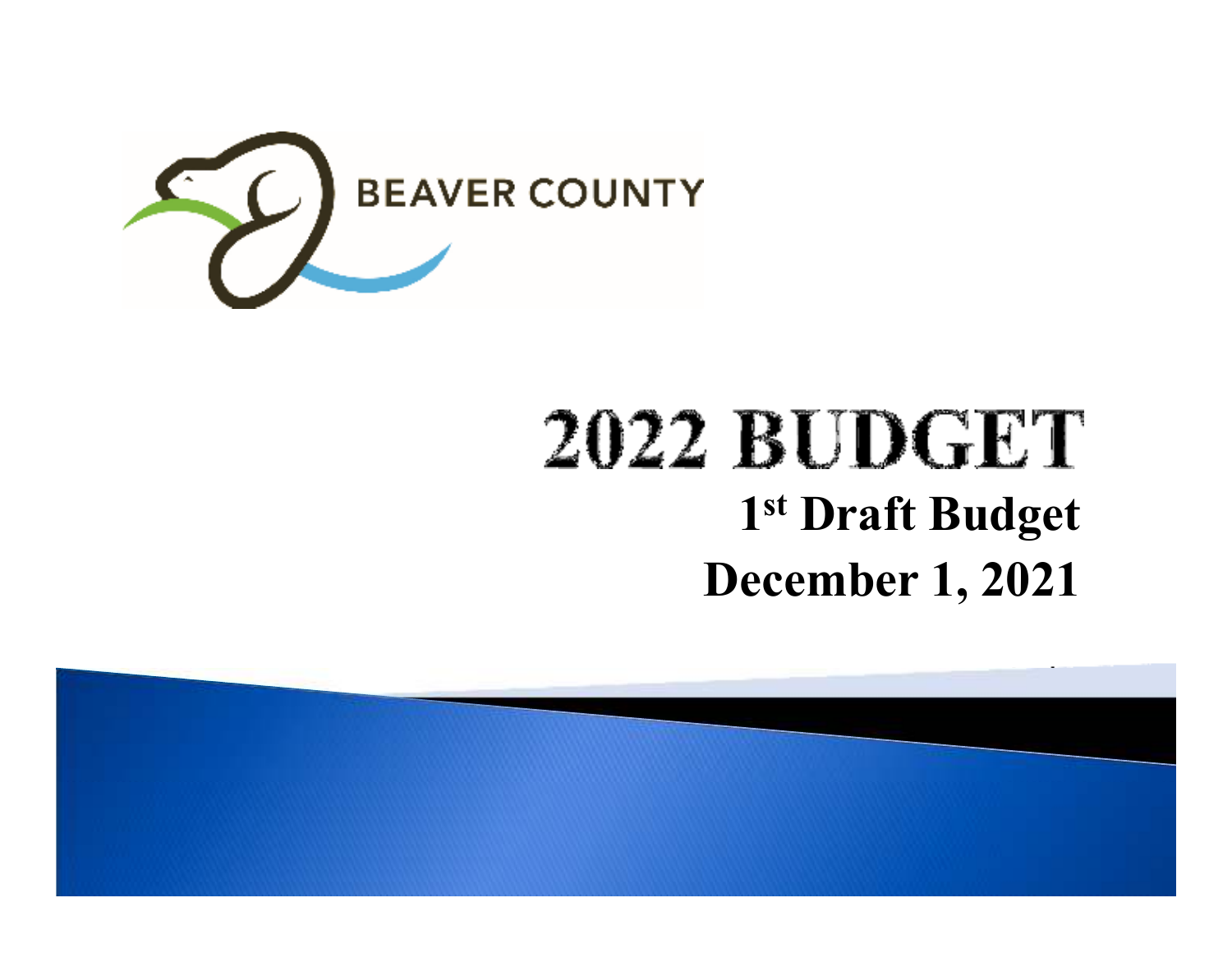# **Agenda**

- 2022 Interim Budget Summary
- Summary of Changes Since Preliminary Budget Discussion
- Assessment Base (update)
- Claystone Waste Grants (update)
- Reserve Statement (update)
- $\blacktriangleright$  Next Steps

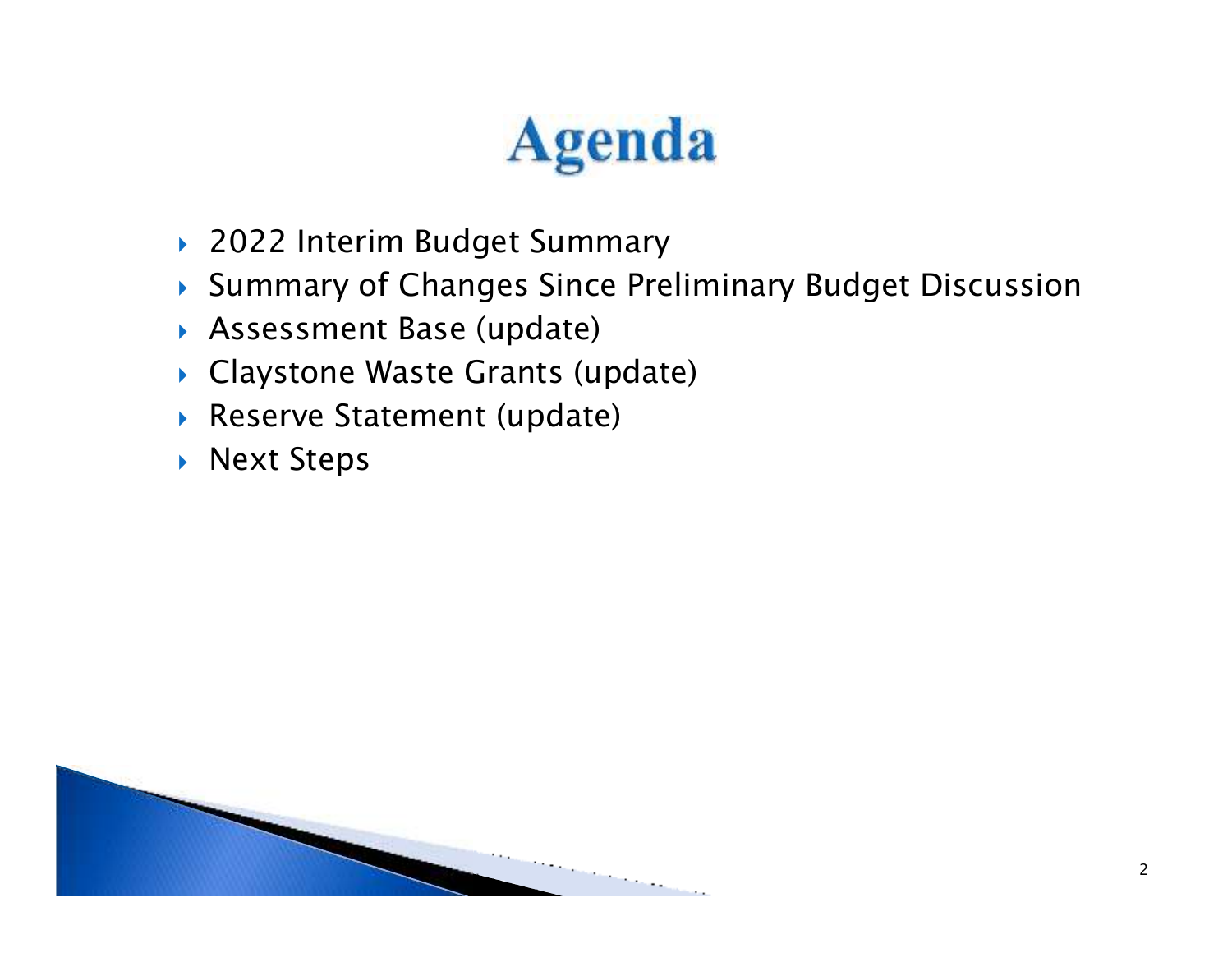#### **2022 INTERIM BUDGET SUMMARY**

|                        | <b>Gross</b><br><b>Expense</b><br>2022 | <b>Operating</b><br><b>Revenue</b><br>2022 | <b>Reserve</b><br><b>Revenue</b><br>2022 | <b>Grants &amp;</b><br><b>Other Rev</b><br>2022 | <b>Tax Levy</b><br>2022 | 2021<br><b>Tax Levy</b> | <b>Difference in</b><br><b>Tax Levy</b><br>2022-2021 |
|------------------------|----------------------------------------|--------------------------------------------|------------------------------------------|-------------------------------------------------|-------------------------|-------------------------|------------------------------------------------------|
| Council                | 356,400                                |                                            |                                          |                                                 | 356,400                 | 290,528                 | 65,872                                               |
| Administration         | 2,614,512                              | 519,086                                    | 10,000                                   | 506,887                                         | 1,578,539               | 1,581,555               | $-3,016$                                             |
| Major Fin. Trans.      |                                        |                                            |                                          |                                                 |                         |                         |                                                      |
| <b>Bus. Incentive</b>  | 161,059                                |                                            |                                          |                                                 | 161,059                 | 319,017                 | $-157,958$                                           |
| Allow. for Taxes       | 500,000                                |                                            |                                          |                                                 | 500,000                 | 1,087,901               | $-587,901$                                           |
| <b>Bvr Fdn Debt</b>    | 261,419                                | 261,419                                    |                                          |                                                 | 0                       |                         |                                                      |
| Enforcement            |                                        |                                            |                                          |                                                 |                         |                         |                                                      |
| Cmty Peace Off.        | 398,845                                | 105,400                                    | 52,000                                   |                                                 | 241,445                 | 237,445                 | 4,000                                                |
| <b>RCMP</b>            | 261,110                                |                                            |                                          |                                                 | 261,110                 | 191,566                 | 69,544                                               |
| <b>Animal Control</b>  | 10,750                                 |                                            |                                          |                                                 | 10,750                  | 10,750                  | 0                                                    |
| <b>Fire Protection</b> | 849,358                                |                                            |                                          |                                                 | 849,358                 | 615,153                 | 234,205                                              |
| <b>Public Works</b>    |                                        |                                            |                                          |                                                 |                         |                         |                                                      |
| Admin & Capital        | 653,511                                | 44,816                                     | 53,000                                   |                                                 | 555,695                 | 363,957                 | 191,738                                              |
| <b>Graders</b>         | 4,125,146                              | 547,000                                    | 333,159                                  | 166,841                                         | 3,078,146               | 2,568,146               | 510,000                                              |
| Construction           | 2,666,858                              |                                            |                                          | 2,452,775                                       | 214,083                 | 470,000                 | $-255,917$                                           |
| Maintenance            | 10,878,988                             | 416,400                                    | 5,538,000                                | 823,558                                         | 4,101,030               | 4,328,865               | $-227,835$                                           |
|                        |                                        |                                            |                                          |                                                 |                         |                         | Continued $\rightarrow$                              |

**STATISTICS**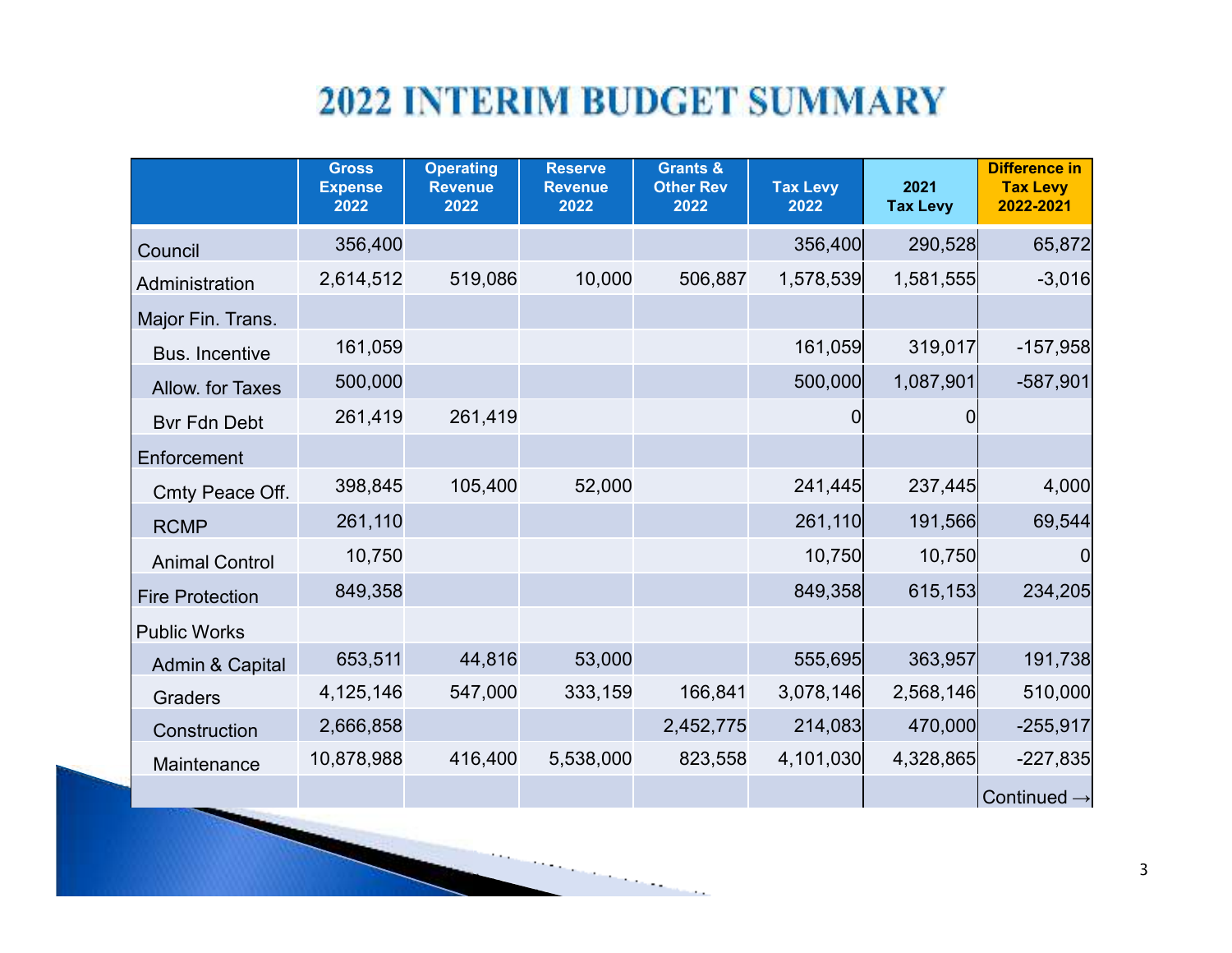#### 2022 INTERIM BUDGET SUMMARY (con't)

|                         | <b>Gross</b><br><b>Expense</b><br>2022 | <b>Operating</b><br><b>Revenue</b><br>2022 | <b>Reserve</b><br><b>Revenue</b><br>2022 | <b>Grants &amp;</b><br><b>Other Rev</b><br>2022 | <b>Tax Levy</b><br>2022 | 2021<br><b>Tax Levy</b> | <b>Difference in</b><br><b>Tax Levy</b><br>2022-2021 |
|-------------------------|----------------------------------------|--------------------------------------------|------------------------------------------|-------------------------------------------------|-------------------------|-------------------------|------------------------------------------------------|
| <b>Utilities</b>        |                                        |                                            |                                          |                                                 |                         |                         |                                                      |
| Water                   | 65,000                                 | 65,000                                     |                                          |                                                 | 0                       | 0                       | 0                                                    |
| Sewer                   | 55,001                                 | 17,169                                     | 5,000                                    |                                                 | 32,832                  | 32,816                  | 16                                                   |
| <b>Waste Mgt</b>        | 39,560                                 | 4,300                                      |                                          | 34,560                                          | 700                     | 700                     | $\overline{0}$                                       |
| <b>FCSS</b>             | 137,626                                |                                            |                                          |                                                 | 137,626                 | 137,626                 | 0                                                    |
| <b>CALP</b>             | 147,472                                |                                            |                                          | 147,472                                         | 0                       | ΩI                      | $\overline{0}$                                       |
| Land Dev't              |                                        |                                            |                                          |                                                 |                         |                         |                                                      |
| Planning                | 218,456                                | 109,801                                    | 17,029                                   | 32,971                                          | 58,655                  | 136,624                 | $-77,969$                                            |
| <b>Industrial Parks</b> | 59,300                                 | 2,200                                      | 23,000                                   |                                                 | 34,100                  | 30,000                  | 4,100                                                |
| Agriculture             | 1,287,498                              | 94,100                                     | 275,000                                  | 193,907                                         | 724,491                 | 694,585                 | 29,906                                               |
| Rec & Parks             |                                        |                                            |                                          |                                                 |                         |                         |                                                      |
| <b>Rec Grants</b>       | 881,767                                |                                            | 135,806                                  | 364,194                                         | 381,767                 | 379,063                 | 2,704                                                |
| Campgrounds             | 719,111                                | 350,000                                    | 100,000                                  | 250,000                                         | 19,111                  | 56,192                  | $-37,081$                                            |
| Culture                 | 256,584                                | 2,500                                      |                                          |                                                 | 254,084                 | 251,211                 | 2,873                                                |
| <b>Grand Total</b>      | 27,605,331                             | 2,539,191                                  | 6,541,994                                | 4,973,165                                       | 13,550,981              | 13,783,700              | $-232,719$                                           |

 $\sim$  1.1  $\,$ 

4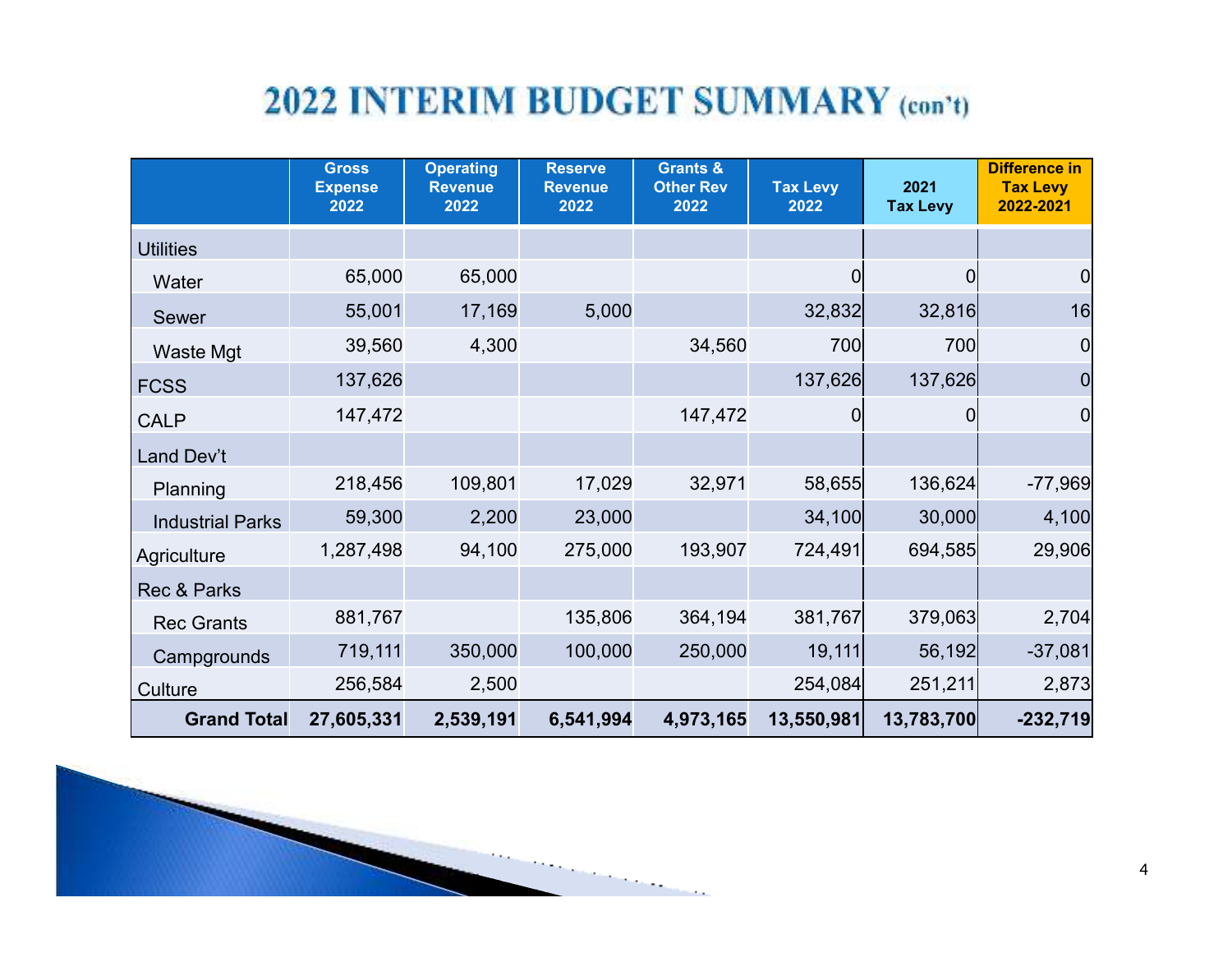## **SUMMARY OF CHANGES SINCE NOV 15 PRESENTATION**

|                                       | <b>Expense</b> | <b>Operating</b><br><b>Revenue</b> | <b>Reserves</b> | <b>Grants &amp;</b><br><b>Other</b> | <b>Taxes</b> |
|---------------------------------------|----------------|------------------------------------|-----------------|-------------------------------------|--------------|
| 2022 Nov 15 Presentation              | 26,054,519     | 2,481,127                          | 5,360,159       | 4,973,165                           | 13,240,068   |
| <b>Changes Since Nov 15:</b>          |                |                                    |                 |                                     |              |
| Amend reserve for CWL dividend        | $-964, 194$    |                                    |                 | $-964, 194$                         |              |
| New position re: Corp Gov Review      | 171,295        |                                    |                 |                                     | 171,295      |
| East End road reserve reimbursement   | 214,083        |                                    |                 |                                     | 214,083      |
| Rural roads construction (additional) | 600,000        |                                    |                 | 600,000                             |              |
| Update gravel reclaim. costs and rev  | 1,029,000      | 58,064                             | 1,029,000       |                                     | $-58,064$    |
| Fund MDP/LUB review from reserve      |                |                                    | 17,029          |                                     | $-17,029$    |
| Recreation grants (Tofield Arena+)    | 500,628        |                                    | 135,806         | 364,194                             | 628          |
| 2021 Interim Budget                   | 27,605,331     | 2,539,191                          | 6,541,994       | 4,973,165                           | 13,550,981   |

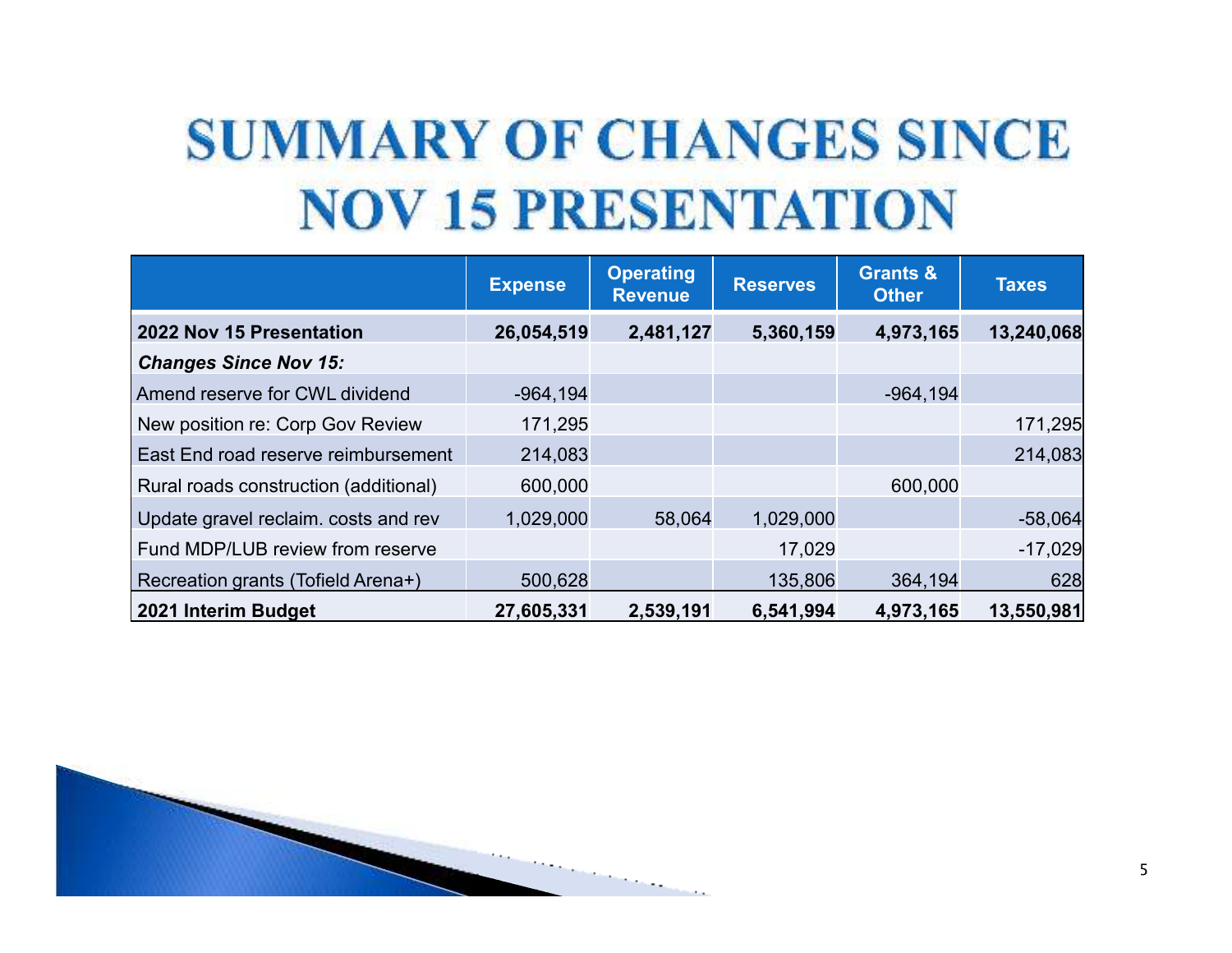## **Assessment Base**

| <b>Assessment Class</b>                    | <b>Asst for</b><br>2021 Tax Year | <b>Asst for</b><br>2022 Tax Year | <b>Asst for</b><br>2023 Tax Year | <b>Asst for</b><br>2024 Tax Year | <b>Asst for</b><br>2025 Tax Year |
|--------------------------------------------|----------------------------------|----------------------------------|----------------------------------|----------------------------------|----------------------------------|
| Farmland                                   | 114,510,690                      | 114,810,690                      | 114,810,690                      | 114,810,690                      | 114,810,690                      |
| <b>Residential</b>                         | 637,768,720                      | 645,453,230                      | 649,975,000                      | 657,500,000                      | 665,000,000                      |
| <b>Non-Residential</b>                     | 114, 121, 360                    | 114,683,960                      | 111,483,000                      | 110,000,000                      | 100,000,000                      |
| <b>Small Business</b>                      | 19,960,320                       | 21,550,000                       | 21,600,000                       | 21,650,000                       | 21,700,000                       |
| Linear                                     | 297,922,310                      | 286,455,350                      | 280,000,000                      | 280,000,000                      | 234,921,890                      |
| Machinery &<br>Equipment                   | 76,642,200                       | 71,916,050                       | 65,000,000                       | 65,000,000                       | 60,000,000                       |
| <b>Grants-in-Lieu</b><br>(Non-Residential) | 1,522,310                        | 1,526,320                        | 1,526,320                        | 1,526,320                        | 1,526,320                        |
| <b>TOTAL</b>                               | 1,262,447,910                    | 1,256,395,600                    | 1,244,395,010                    | 1,250,487,010                    | 1,197,958,900                    |
| <b>Change from</b><br>prior year           |                                  | (6,052,310)                      | (12,000,590)                     | 6,092,000                        | (52, 528, 110)                   |

When the 2021 mill rates are applied to the assessment base for 2022, the amount of taxes that can be raised is \$13,550,980.

 $\sim$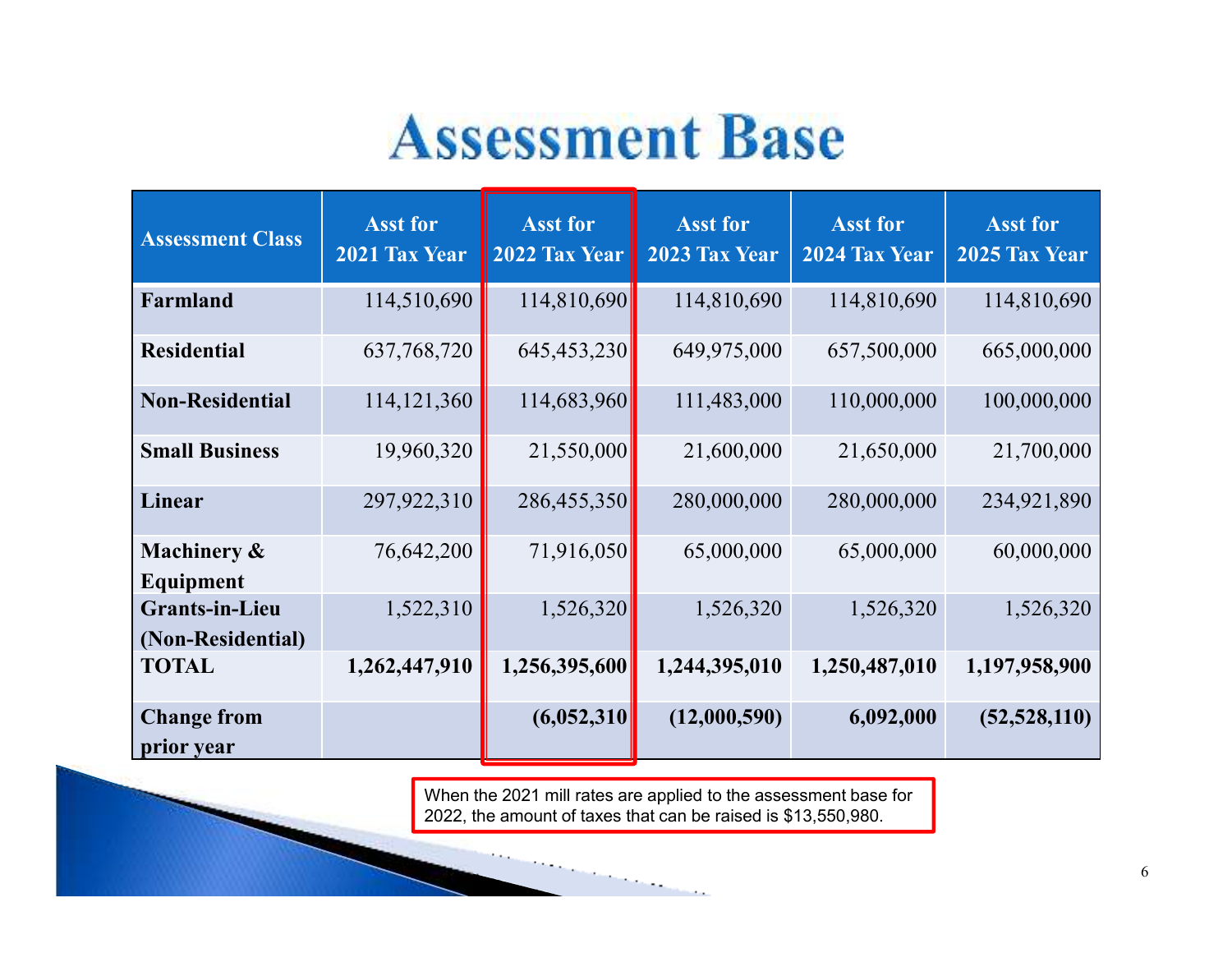## **Claystone Waste Dividend & Good Neighbour Grant**

| <b>2022 Source and Use of Funds</b>                 |               |  |  |  |  |
|-----------------------------------------------------|---------------|--|--|--|--|
|                                                     |               |  |  |  |  |
| <b>Estimated Balance, December 31, 2021</b>         | 1,978,913     |  |  |  |  |
| Grant expected in 2022                              | 1,719,064     |  |  |  |  |
| <b>Available for 2022</b>                           | 3,697,977     |  |  |  |  |
|                                                     |               |  |  |  |  |
| <b>Budgeted Expenditures</b>                        |               |  |  |  |  |
| <b>Community Support grants</b>                     | (75,000)      |  |  |  |  |
| <b>CAO</b> recruitment consultant                   | (50,000)      |  |  |  |  |
| Electronic filing system                            | (145, 310)    |  |  |  |  |
| Drainage issues                                     | (50,000)      |  |  |  |  |
| Bridge repair/replacement                           | (150,000)     |  |  |  |  |
| <b>Additional roadwork</b>                          | (600, 000)    |  |  |  |  |
| <b>Tofield Arena upgrade</b>                        | (500,000)     |  |  |  |  |
| Power sites at campgrounds                          | (50,000)      |  |  |  |  |
| Septic system replacement at Nugget Lake campground | (200,000)     |  |  |  |  |
| Waste bin program                                   | (34, 560)     |  |  |  |  |
| <b>Total</b>                                        | (1, 854, 870) |  |  |  |  |
|                                                     |               |  |  |  |  |
| <b>Available for Future Years</b>                   | 1,843,107     |  |  |  |  |

 $\mathcal{L}_{\mathcal{A}}$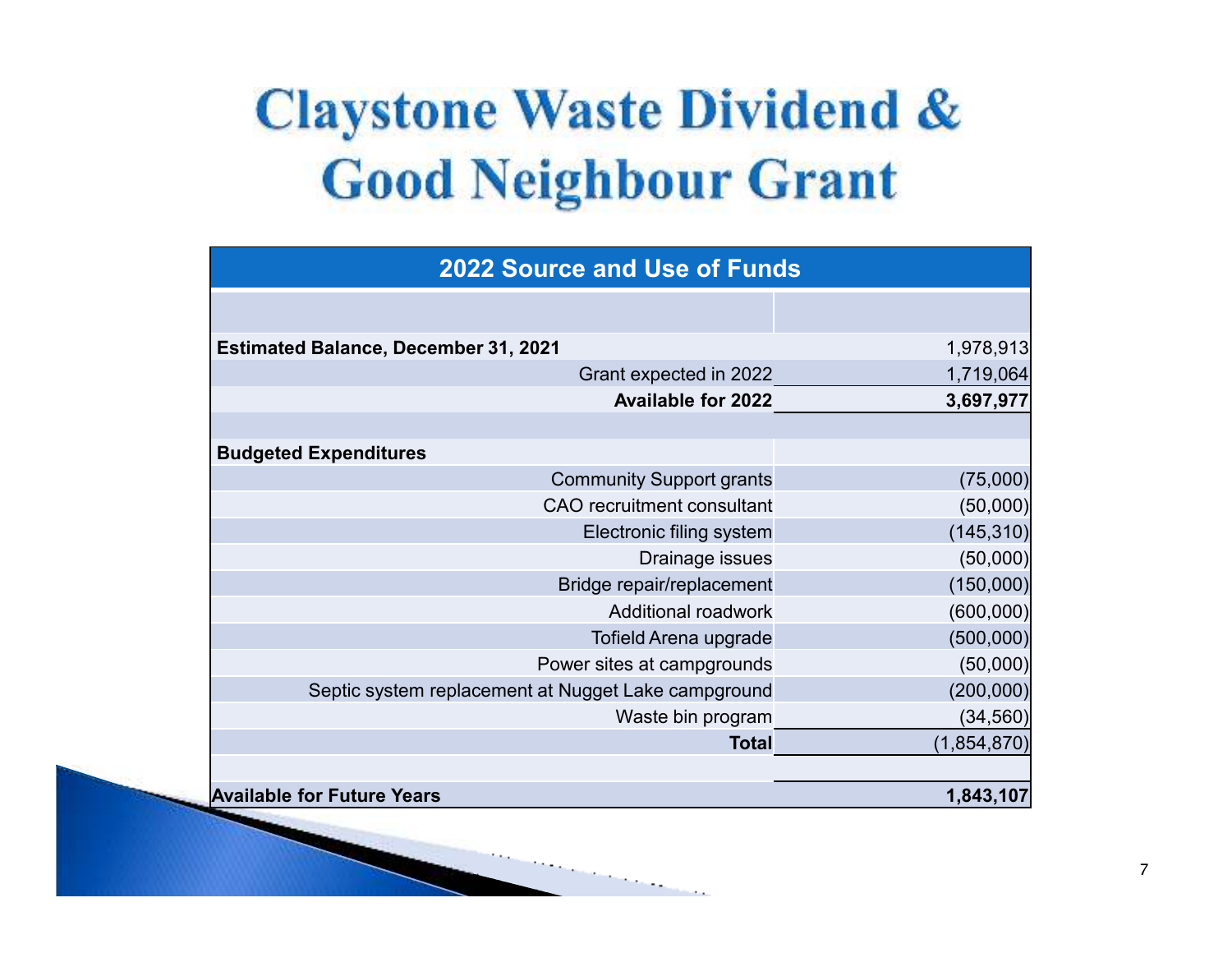### **Reserve Schedule**

|                                        | <b>Estimated</b><br>Dec 31/21<br><b>Balance</b> | <b>Budgeted</b><br><b>Transfers In</b> | <b>Budgeted</b><br><b>Transfers Out</b> | <b>Estimated</b><br>Dec 31/22<br><b>Balance</b> |
|----------------------------------------|-------------------------------------------------|----------------------------------------|-----------------------------------------|-------------------------------------------------|
|                                        |                                                 |                                        |                                         |                                                 |
|                                        |                                                 |                                        |                                         |                                                 |
| Administration & CPO <sup>*</sup>      | 2,278,688                                       | 70,250                                 | (197, 806)                              | 2,151,132                                       |
| <b>Public Works</b>                    | 4,699,711                                       | 4,937,983                              | (5,458,159)                             | 4,179,535                                       |
| <b>Water &amp; Sewer</b>               | 529,111                                         | 65,000                                 | (5,000)                                 | 589,111                                         |
| <b>Planning &amp; Industrial Parks</b> | 934,931                                         |                                        | (40, 029)                               | 894,902                                         |
| Agriculture                            | 163,228                                         | 155,000                                | (275,000)                               | 43,228                                          |
| Recreation                             | 118,657                                         |                                        | (100,000)                               | 18,657                                          |
| Contingency                            | 428,140                                         | 205,995                                |                                         | 634,135                                         |
| <b>Legislated Reserves</b>             | 180,891                                         |                                        |                                         | 180,891                                         |
| <b>Total</b>                           | 9,333,357                                       | 5,434,228                              | (6,075,994)                             | 8,691,591                                       |
|                                        |                                                 |                                        |                                         |                                                 |
| <b>Gravel Reclamation Fund **</b>      | 892,572                                         |                                        | (466,000)                               | 426,572                                         |

\* Includes Claystone Waste and Clean Harbors grants

 \*\* The auditors classify the Gravel Reclamation Fund as a liability (accounts payable) and not as a reserve. The Gravel Reclamation Fund is excluded from the total amount of the reserves.

 $\cdots$